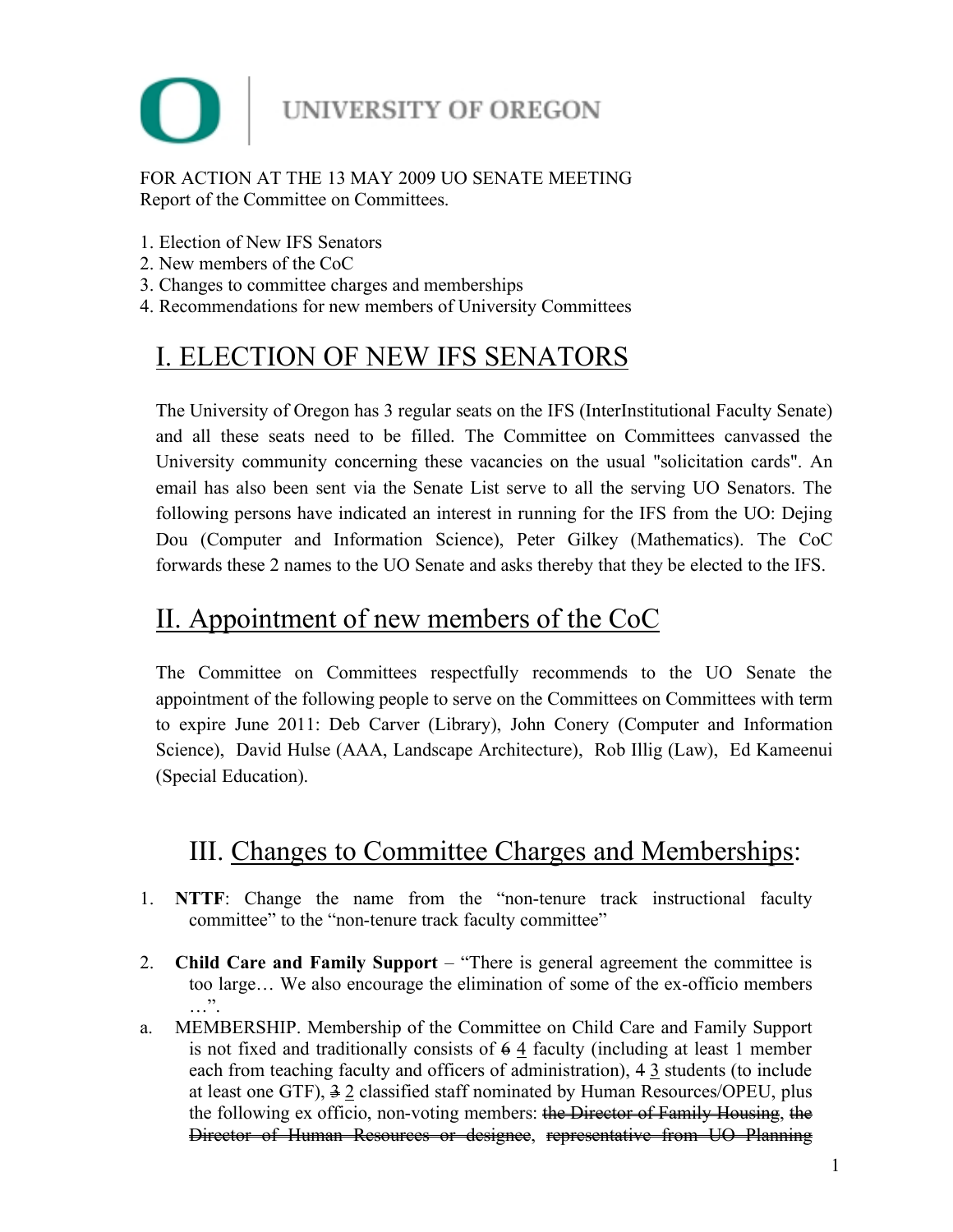Office, Assistant Dean for Family Programs, the Coordinator of EMU Child Care and Development Centers, the Director of Vivian Olum Child Development Center, Directors of contracted child-care services and the UO Work and Family Services Administrator, the latter of whom also provides staffing for this committee.

- 3. The Student Faculty Committee on Grievances: minor revisions to charge:
	- a. CHARGE & RESPONSIBILITIES: The responsibilities of the Student-Faculty Committee on Grievances shall, as designated by OAR 571-03- 006, be to: (1) Make itself readily accessible to all members of the University community, and determine in each case whether a particular grievance falls within its jurisdiction; (2) Receive complaints or grievances against faculty, either officers of instruction, officers of research, or officers of administration, arising out of their responsibilities as officers of the institution; (3) Investigate and review these complaints or grievances in an informal manner, affording full opportunity to the concerned faculty member to be heard; (4) Attempt to resolve differences or adjust grievances in an amicable fashion consistent with the understanding of the parties and the best interests of the University; and, (5) Issue such findings and recommendations (furnishing copies to the persons concerned) to either the President (if the grievance was initiated by a faculty member) or the appropriate Vice President (if the grievance was initiated by a student) as appear appropriate under the circumstances. The complete operating procedures for the committee are described in OAR 571-03-006.

#### 4. DISTINGUISHED TEACHING AWARDS COMMITTEE. Minor change to

- a. MEMBERSHIP: Membership of the Distinguished Teaching Award Committee is fixed and consists of: at least 4 and not more than 8 teaching faculty officers of instruction broadly representative of the faculty at-large, 1 student, and the Senior Vice Provost for Academic Affairs (ex officio, non-voting)
- 5. Tenure reduction retirement and emeriti. Minor change to
- a. MEMBERSHIP: Membership of the Tenure Reduction, Retirement and Emeriti Committee is fixed and consists of 3 faculty, at least one of which must be an emeritus/emerita professor, and at least one faculty member who has signed up for the tenure reduction program, plus the University Benefits Officer (ex officio, nonvoting) and the Vice Provost for Academic Personnel Senior Vice Provost for Academic Affairs (ex officio, non-voting).
	- 6. Environmental Issues Committee: Please update the charge and reduce the student membership to 3 students as that is the historical norm.

### **NEW: CHARGE & RESPONSIBILITIES:** The Environmental Issues Committee shall:

• Consider, analyze and report, in the form of advisories or recommendations on environmental issues that affect the quality of life and health of the University community, as well as on those issues about which the University should act as an educational resource. These reports shall include a financial impact statement for each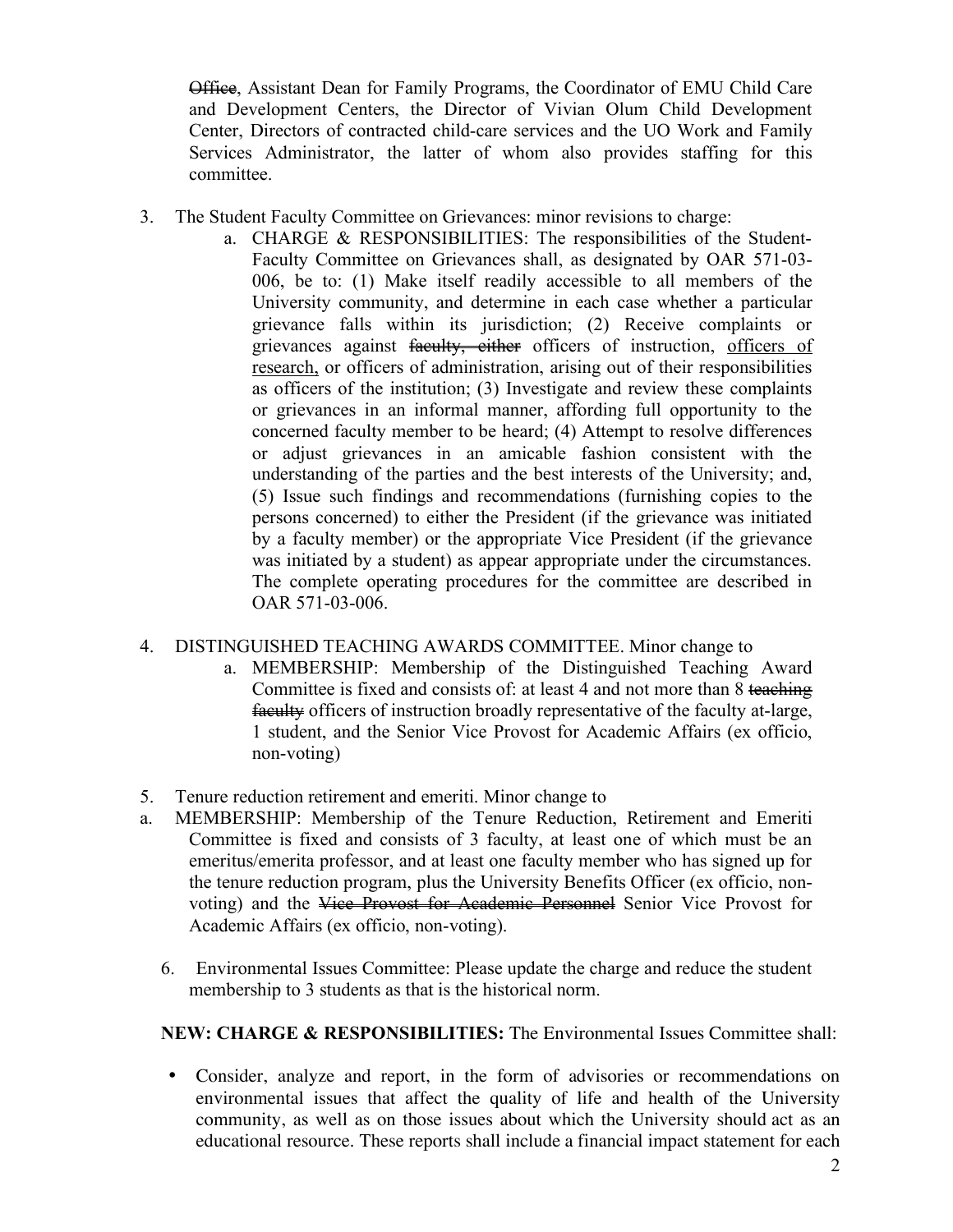recommendation as well as an informative, impartial summary of the topic that outlines its effects, the issues discussed at committee meetings, and any relevant background information;

- Recommend development of rules or policies directly related to environmental issues affecting quality of life and health to be adopted by the University administration and/or University Senate on behalf of the University community. Such recommendations shall include a financial impact statement for each recommendation as well as an informative, impartial summary of the topic that outlines its effects, the issues discussed at committee meetings, and any relevant background information;
- Recommend, facilitate and/or implement educational programs, training sessions, forums or workshops on environmental issues which could be offered to members of the University community and/or the general public;
- Recommend ways to inform the University community about environmental issues; In 2007 the University of Oregon became a signatory to the American College and University Presidents Climate Commitment. As a result the University of Oregon is participating in an aggressive effort to address global warming by neutralizing greenhouse gas emissions and accelerating research and educational efforts to equip society to re-stabilize the earth's climate. This commitment will be one relevant principle in guiding the committee's discussions and recommendations.

#### **MEMBERSHIP:**

Membership of the Environmental Issues Committee consists of: 3 - 5 faculty; 3 students who represent a cross-section of students with environmental interests; 2 Officers of Administration; 2 classified staff members; Director of the Office of Sustainability (Ex-Officio non-voting member); Director of the Office of Environmental Health and Safety (Ex-Officio non-voting member); and Associate Vice President for Campus Planning and Real Estate or designate (Ex-Officio non-voting member)

#### **STAFFING:**

The Office of Sustainability shall provide logistical support for the committee including scheduling meetings, maintaining the EIC listserve and webpage, inviting guest speakers, and generating and distributing meeting minutes. The Director of Sustainability shall work directly with the Chair of the Environmental Issues Committee to develop meeting agendas and brief the committee as needed.

#### **REPORTING:**

The Environmental Issues Committee is responsible to the University Administration as an advisor to the Vice President for Finance and Administration. In addition this committee also reports to the University Senate through, at a minimum, an annual written report submitted by the Committee Chair to the Secretary of the University Senate no later than the final University Senate meeting in May. The committee may also make additional written or oral reports to the Senate.

ENVIRONMENTAL ISSUES COMMITTEE (existing charge, membership, reporting)

• Consider, analyze and report, in the form of advisories or recommendations on environmental issues that affect the quality of life and health of the University community, as well as on those issues about which the University should act as an educational resource. These reports shall include a financial impact statement for each recommendation as well as an informative, impartial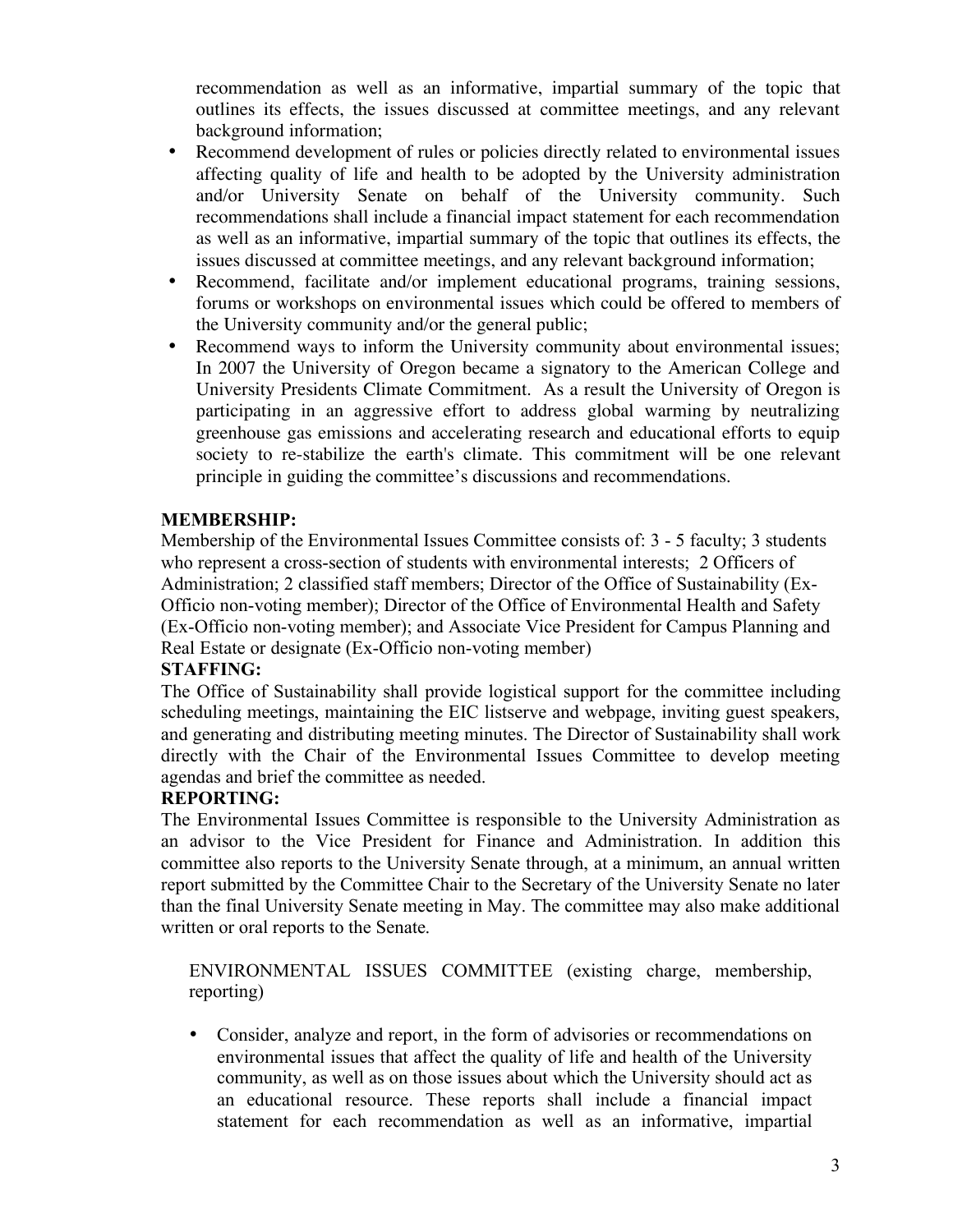summary of the topic that outlines its effects, the issues discussed at committee meetings, and any relevant background information.;

- Recommend development of rules or policies directly related to environmental issues affecting quality of life and health to be adopted by the University administration and/or University Senate on behalf of the University community. Such recommendations shall include a financial impact statement for each recommendation as well as an informative, impartial summary of the topic that outlines its effects, the issues discussed at committee meetings, and any relevant background information;
- Recommend, facilitate and/or implement educational programs, training sessions, forums or workshops on environmental issues which could be offered to members of the University community and/or the general public;
- Recommend ways to inform the University community about environmental issues;
- Promote research on environmental issues affecting the University community.

MEMBERSHIP: Membership of the Environmental Issues Committee is not fixed. It traditionally consists of: 6 faculty (minimum 2 teaching faculty); 6 students who represent a cross-section of student groups with environmental interests; 1 Management Services representative; and 2 classified staff members. Ex officio, non-votingmembers shall include: University Planner or designee, Director of Physical Plant and/or Physical Plant Recycling Coordinator, Director of Environmental Health and Safety, and Director of Public Safety or designee.

REPORTING: The Environmental Issues Committee shall report to the Administration. The Committee shall also provide reports to the University Senate. At a minimum these reports shall be in the form of an annual written report submitted by the Committee Chair to the Secretary of the University Senate no later than the final University Senate meeting in May. The committee shall also make additional written or oral reports to the Senate as necessary.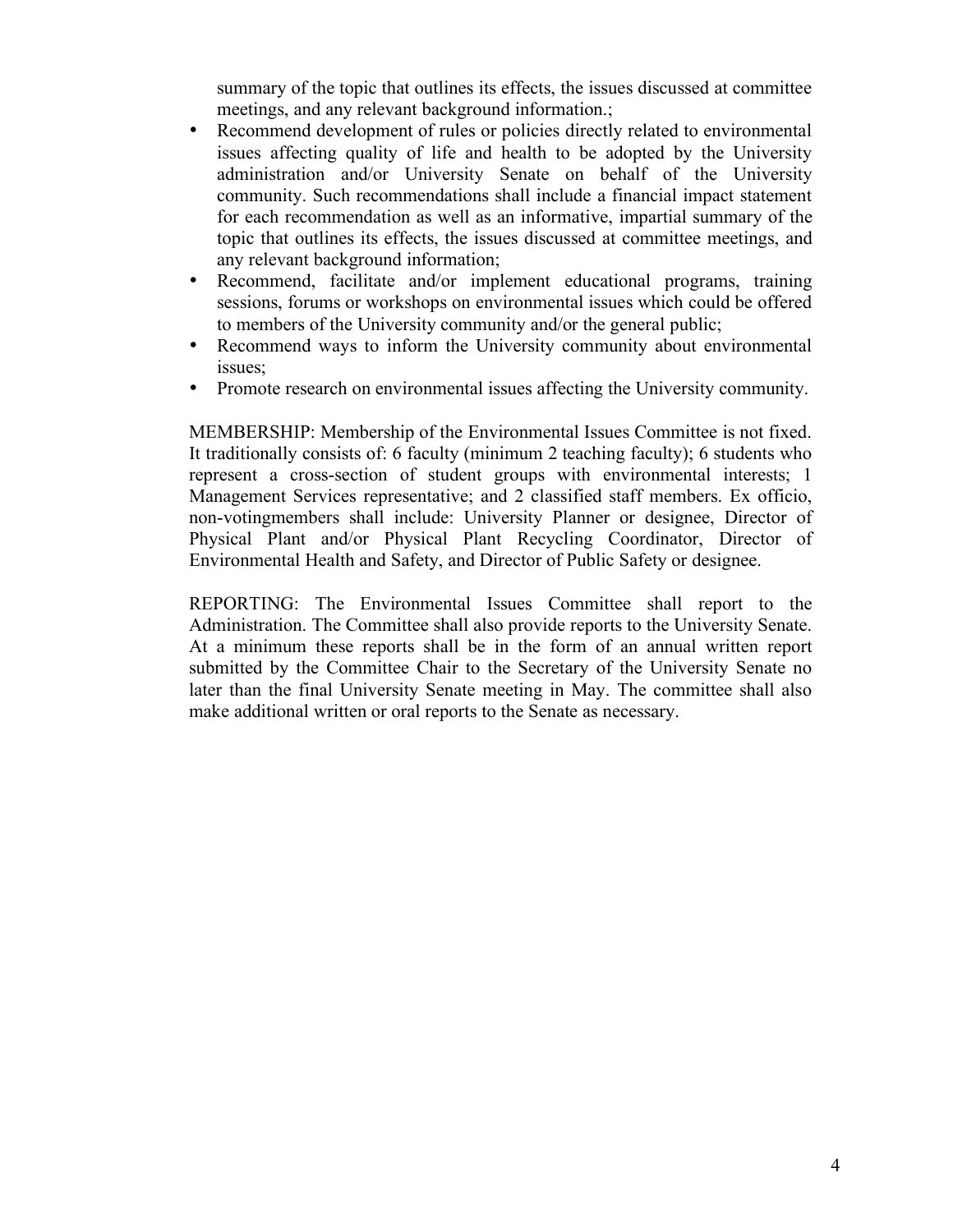IV The CoC forwards to the UO Senate for its advice and consent the following recommendations for appointment to University Committees

| <b>Academic Requirements</b>                  |                                               |                                     |                            |  |  |
|-----------------------------------------------|-----------------------------------------------|-------------------------------------|----------------------------|--|--|
| Victor Ostrik                                 |                                               | Mathematics                         | <b>Associate Professor</b> |  |  |
| James Snodgrass                               |                                               | Anthrolopolgy                       | <b>Assistant Professor</b> |  |  |
| Glenda Utsey                                  |                                               | <b>AAA</b>                          | <b>Associate Professor</b> |  |  |
| <b>Campus Planning</b>                        |                                               |                                     |                            |  |  |
| <b>Tom Driscoll</b>                           |                                               | Housing                             | <b>OA</b>                  |  |  |
| Donald Harris                                 |                                               | <b>CIS</b>                          | OA                         |  |  |
| Douglas Kennett                               |                                               | Anthropology                        | Associate Professor        |  |  |
| Chicora Martin                                |                                               | <b>Student Life</b>                 | <b>OA</b>                  |  |  |
|                                               | Andrzej Proskurowski                          | <b>CIS</b>                          | Full Professor             |  |  |
| <b>Child Care &amp; Family Support</b>        |                                               |                                     |                            |  |  |
|                                               | no new members this year                      |                                     |                            |  |  |
| <b>Committee on Courses</b>                   |                                               |                                     |                            |  |  |
| Paul Peppis                                   |                                               | English                             | Associate Professor        |  |  |
| Frances White                                 |                                               | Anthropology                        | <b>Associate Professor</b> |  |  |
|                                               | Distinguished Service Award & Honorary Degree |                                     |                            |  |  |
| Naomi Zack                                    |                                               | Philosophy                          | <b>Full Professor</b>      |  |  |
| <b>Distinguished Teaching Award</b>           |                                               |                                     |                            |  |  |
| Daniel Close                                  |                                               | Family & Human Svc                  | <b>Associate Professor</b> |  |  |
|                                               | Leah Middlebrook                              | Comp Literature Associate Professor |                            |  |  |
| Linda Kintz                                   |                                               | English                             | <b>Full Professor</b>      |  |  |
| <b>Environmental Issues</b>                   |                                               |                                     |                            |  |  |
| Deborah Exton                                 |                                               | Chemistry                           | Senior Instructor          |  |  |
| <b>Foreign Study Programs</b>                 |                                               |                                     |                            |  |  |
| Raymond King                                  |                                               | <b>Business</b>                     | <b>Full Professor</b>      |  |  |
| Jeffrey Magoto                                |                                               | Yamada Language                     | <b>OA</b>                  |  |  |
| Virginia Lo                                   |                                               | <b>CIS</b>                          | <b>Associate Professor</b> |  |  |
| Andrew Verner                                 |                                               | $LCB - Grad Prog$                   | <b>Assistant Dean</b>      |  |  |
| <b>Johnson Memorial Award</b>                 |                                               |                                     |                            |  |  |
| James Imamura                                 |                                               | Physics                             | <b>Full Professor</b>      |  |  |
| Lesbian, Gay, Bisexual & Transgender Concerns |                                               |                                     |                            |  |  |
| <b>Brandy Ota</b>                             |                                               | <b>EMU</b>                          | OA                         |  |  |
|                                               | Virginia Cartwright                           | AAA                                 | <b>Associate Professor</b> |  |  |
|                                               | Alexandre Albert-Galtier                      | Romance Lang                        | <b>Associate Professor</b> |  |  |
| Library                                       |                                               |                                     |                            |  |  |
| Patricia Curtin                               |                                               | Journalism                          | <b>Full Professor</b>      |  |  |
| Alisa Freedman                                |                                               | East Asian Lang                     | <b>Assistant Professor</b> |  |  |
| Daniel Pope                                   |                                               | History                             | <b>Full Professor</b>      |  |  |
| Michael Young                                 |                                               | <b>CIS</b>                          | <b>Associate Professor</b> |  |  |
|                                               | <b>Nontenure-track Instructional Faculty</b>  |                                     |                            |  |  |
| Ali Emami                                     |                                               | <b>Business</b>                     | Instructor                 |  |  |
| <b>Alison Evans</b>                           |                                               | Amer English                        | Senior Instructor          |  |  |
| Amanda Powell                                 |                                               | Romance Languages                   | Senior Instructor          |  |  |
| Ina Asim                                      |                                               | History                             | <b>Associate Professor</b> |  |  |
| Rebekah Hanley                                |                                               | Law School                          | <b>LRW</b> Instructor      |  |  |

**Off-Campus Scholarships & Grants**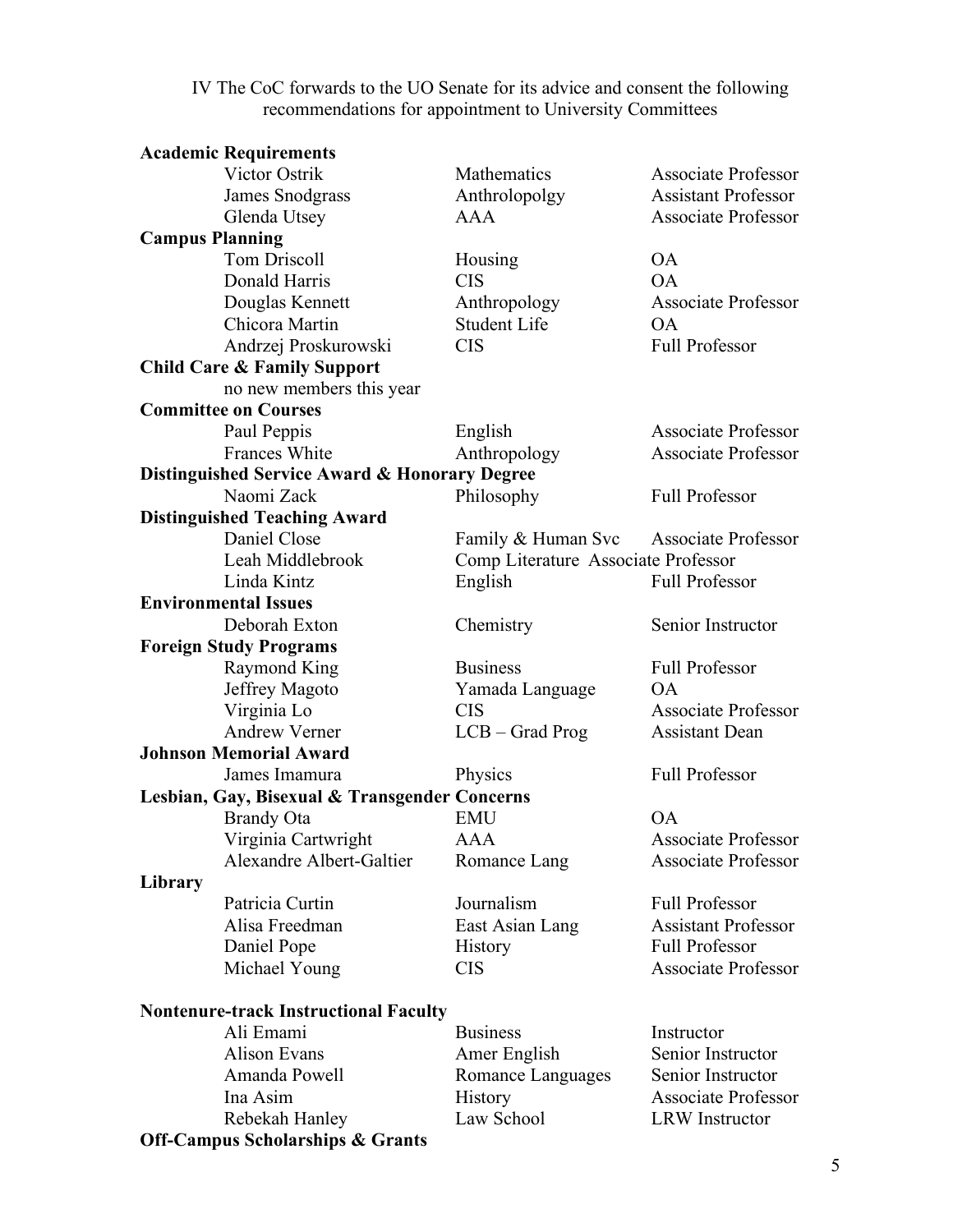|                          | Ariola Zena                      | <b>CIS</b>                             | <b>Full Professor</b>      |
|--------------------------|----------------------------------|----------------------------------------|----------------------------|
|                          | Elisabeth Chan                   | AAA                                    | <b>Associate Professor</b> |
|                          | Martha Bayless                   | English                                | <b>Associate Professor</b> |
|                          | Craig Parsons                    | <b>Political Science</b>               | <b>Associate Professor</b> |
|                          | Dick Koch                        | Mathematics                            | Professor                  |
|                          | James Harper                     | Art History                            | Associate Professor        |
|                          | Carl Bjerre                      | Law School                             | <b>Full Professor</b>      |
|                          | Miriam Deutsch                   | Physics                                | <b>Associate Professor</b> |
|                          | Ken Calhoon                      | German                                 | <b>Full Professor</b>      |
|                          | Laura Alpert                     | Art                                    | <b>Assoc Professor</b>     |
|                          | Louise "Molly" Westling          | Env Studies/English                    | <b>Full Professor</b>      |
|                          | Robert O'Brien                   | Sociology                              | Professor Emeritus         |
| <b>ROTC Advisory</b>     |                                  |                                        |                            |
|                          | <b>Holly Arrow</b>               | Psychology                             | <b>Associate Professor</b> |
|                          | N. Christopher Phillips          | Mathematics                            | <b>Full Professor</b>      |
| <b>Scholarships</b>      |                                  |                                        |                            |
|                          | <b>Bill Harbaugh</b>             | Economics                              | <b>Full Professor</b>      |
|                          | John Nicols                      | History                                | <b>Full Professor</b>      |
|                          | Nadia Ceccacci                   | Romance Lang                           | Senior Instructor          |
|                          | Brenda Tuomi                     | <b>OMAS</b>                            | OA                         |
|                          | David Levin                      | Mathematics                            | <b>Assistant Professor</b> |
|                          | Dala Gant                        | Development/Schol                      | <b>OA</b>                  |
|                          | Robert Zimmerman                 | Physics                                | <b>Full Professor</b>      |
|                          | <b>Scott Pratt</b>               | <b>Assoc Dean/Humanities Professor</b> |                            |
|                          | Mark Watson                      | Libraries                              | <b>OA</b>                  |
|                          | <b>Alexander Kleschev</b>        | Mathematics                            | <b>Full Professor</b>      |
|                          | <b>Foundation Representative</b> |                                        |                            |
| <b>Scholastic Review</b> |                                  |                                        |                            |
|                          | Roger Adkins                     | Int'l Affairs                          | OA                         |
|                          | Lisa Gilman                      | English                                | <b>Assistant Professor</b> |
|                          | David Wacks                      | Romance Languages                      | <b>Assistant Professor</b> |
|                          | Kathleen Roberts                 | Comm Dis & Sciences                    | <b>Assistant Professor</b> |
|                          |                                  |                                        |                            |